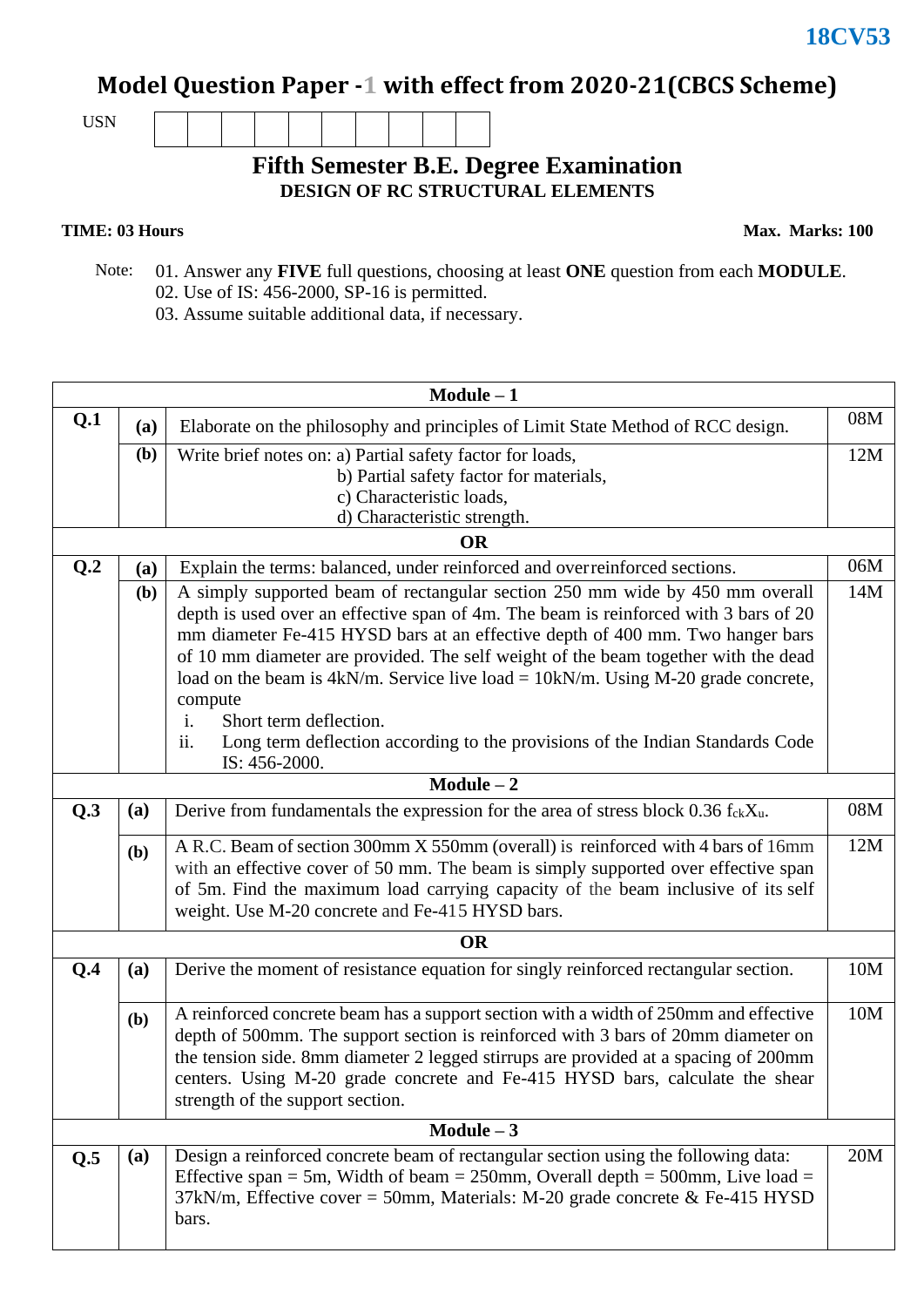## **18CV53**

| OR        |                                                                                                                                                                                                                                                                                                                                               |                                                                                                                                                                                                                                                                                                             |     |  |  |  |  |
|-----------|-----------------------------------------------------------------------------------------------------------------------------------------------------------------------------------------------------------------------------------------------------------------------------------------------------------------------------------------------|-------------------------------------------------------------------------------------------------------------------------------------------------------------------------------------------------------------------------------------------------------------------------------------------------------------|-----|--|--|--|--|
| Q.6       | (a)                                                                                                                                                                                                                                                                                                                                           | Design a L- Beam for an office floor to suit the following data:<br>Clear span = L = 8m, Thickness of flange = $D_f$ =150mm, Live load = 4kN/m <sup>2</sup> , Spacing<br>of beams = $3m$ , $f_{ck} = 20N/mm^2$ , $f_y = 415N/mm^2$ , Width of columns = 300mm. L- Beams<br>are monolithic with R.C columns. |     |  |  |  |  |
|           |                                                                                                                                                                                                                                                                                                                                               | $Module - 4$                                                                                                                                                                                                                                                                                                | 20M |  |  |  |  |
| Q.7       | Design a R.C slab for a room of clear size 4m x 5m. The slab is supported on walls of<br>(a)<br>300mm thickness with two adjacent edges continuous and other two edges<br>discontinuous. Live load is $3kN/m^2$ . Assume floor finish as 0.6kN/ m <sup>2</sup> . Use M-20<br>concrete and Fe-415 HYSD bars. Sketch the reinforcement details. |                                                                                                                                                                                                                                                                                                             |     |  |  |  |  |
| <b>OR</b> |                                                                                                                                                                                                                                                                                                                                               |                                                                                                                                                                                                                                                                                                             |     |  |  |  |  |
| Q.8       | (a)                                                                                                                                                                                                                                                                                                                                           | Design one of the flights of a doglegged staircase spanning between landing beams<br>using following data:<br>No. of steps = 10, Tread = 300mm, Riser = 150mm, width of landing beam = 300mm,<br>Live load = $3.5$ kN/m <sup>2</sup> , Grade of Concrete = M-20, Grade of Steel = Fe-415.                   |     |  |  |  |  |
|           | (b)                                                                                                                                                                                                                                                                                                                                           | Design one of the flights of an open well staircase which consists of landing on both<br>sides and embedded into the wall of 230mm thick for the following data:<br>No. of steps = 6, width of landing = 1.1m, Live load = $3kN/m^2$ , Grade of Concrete =<br>$M-20$ , Grade of Steel = Fe-415.             | 10M |  |  |  |  |
|           |                                                                                                                                                                                                                                                                                                                                               | $Module - 5$                                                                                                                                                                                                                                                                                                |     |  |  |  |  |
| Q.9       | (a)                                                                                                                                                                                                                                                                                                                                           | Design the reinforcements in a rectangular column of size 300mm x 500mm to support<br>a design ultimate load of 500kN together with a factored moment of 200kNm. Adopt<br>the values of $f_{ck} = 20N/mm^2$ , $f_y = 415N/mm^2$ .                                                                           | 10M |  |  |  |  |
|           | ( <b>b</b> )                                                                                                                                                                                                                                                                                                                                  | Design the reinforcements in a circular column of diameter 400mm to support a<br>factored load of 800kN together with a factored moment of 80kNm. Adopt M-20 grade<br>of concrete and Fe-415 HYSD bars.                                                                                                     | 10M |  |  |  |  |
|           |                                                                                                                                                                                                                                                                                                                                               | <b>OR</b>                                                                                                                                                                                                                                                                                                   |     |  |  |  |  |
| Q.10      | Design a footing of uniform depth for a short axially loaded column of size 300mm x<br>500mm. The column carries an axial service load of 800kN in compression. SBC of<br>foundation soil is 185kN/m <sup>2</sup> . Use M20 concrete and Fe415 steel. Sketch the<br>reinforcement details.                                                    |                                                                                                                                                                                                                                                                                                             |     |  |  |  |  |